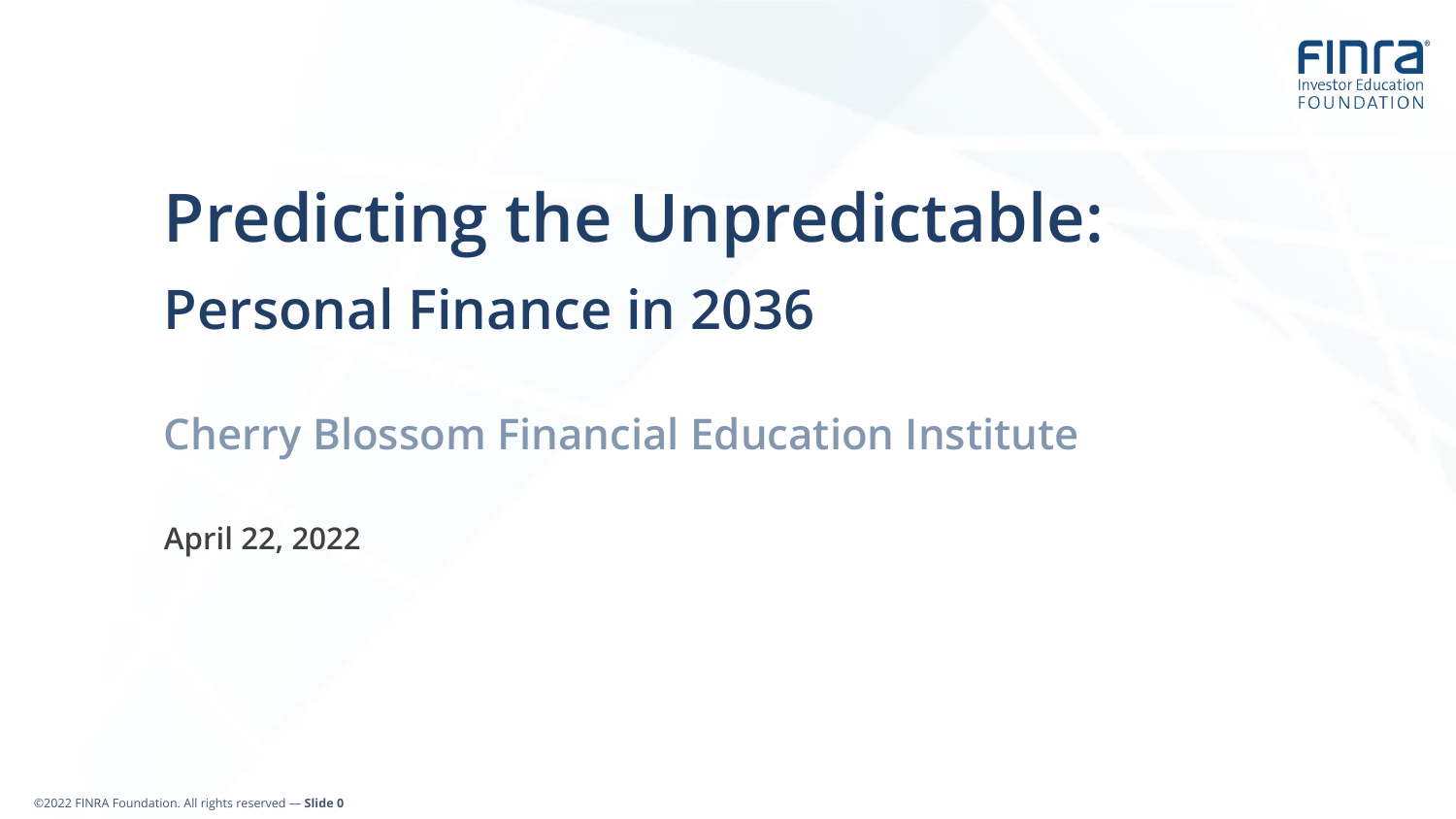

## *"It's tough to make predictions…especially about the future."*

Yogi Berra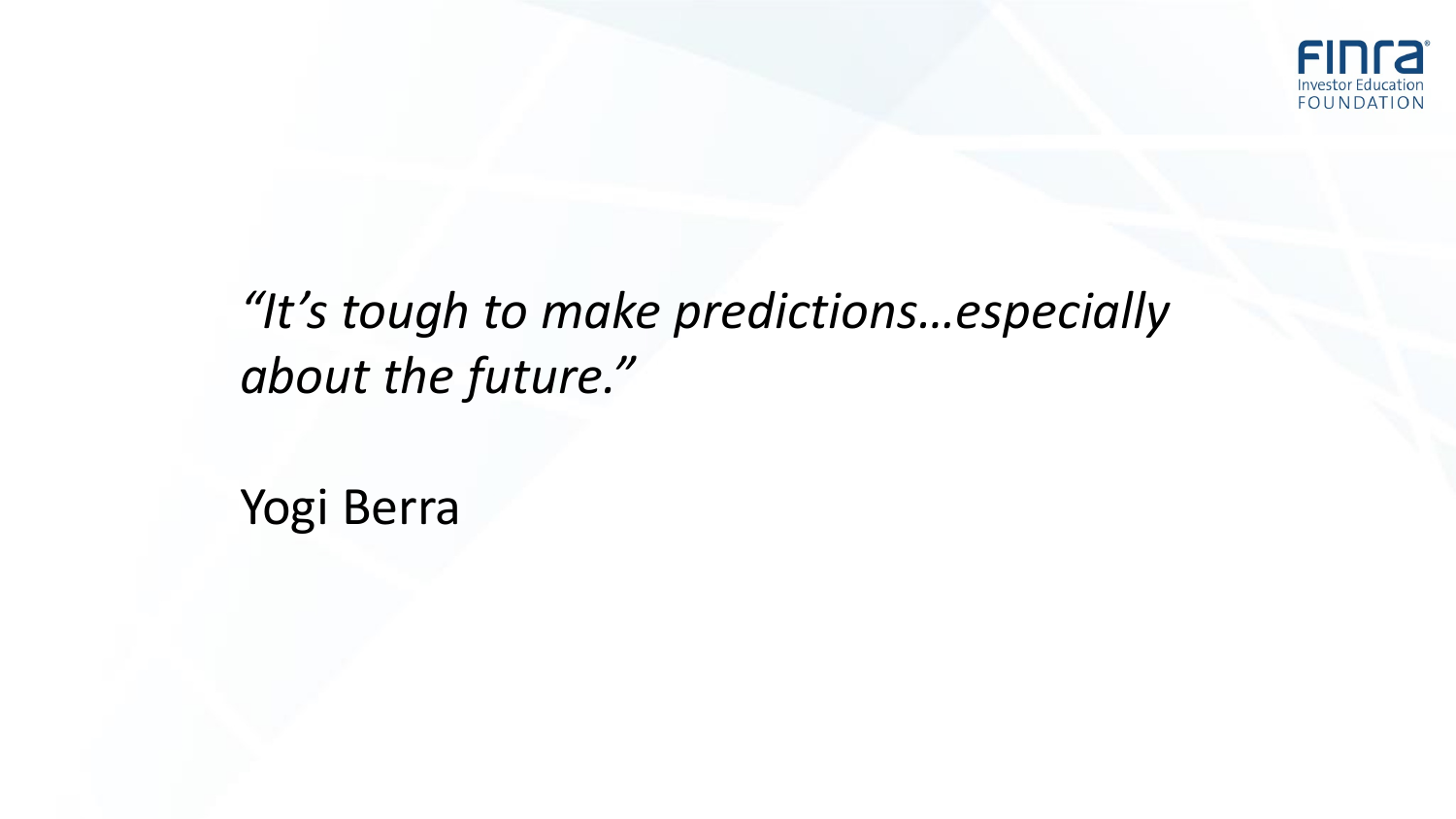# **A Little Background**



#### **Why 2036?**

- 14 years from now is not *too* far out - GFLEC will be 25 years old



#### **Putting 2036 in perspective**

- "Big Three" will be 32 years old
- Tenth wave of NFCS—data spanning 27 years
- The oldest Gen Zers will be 39

#### **2036 Predictions**

- World Population is over 9 billion
- The last gas-powered car in the U.S. rolls off the assembly line
- Keith Richards is still on tour

#### But what about personal finance?

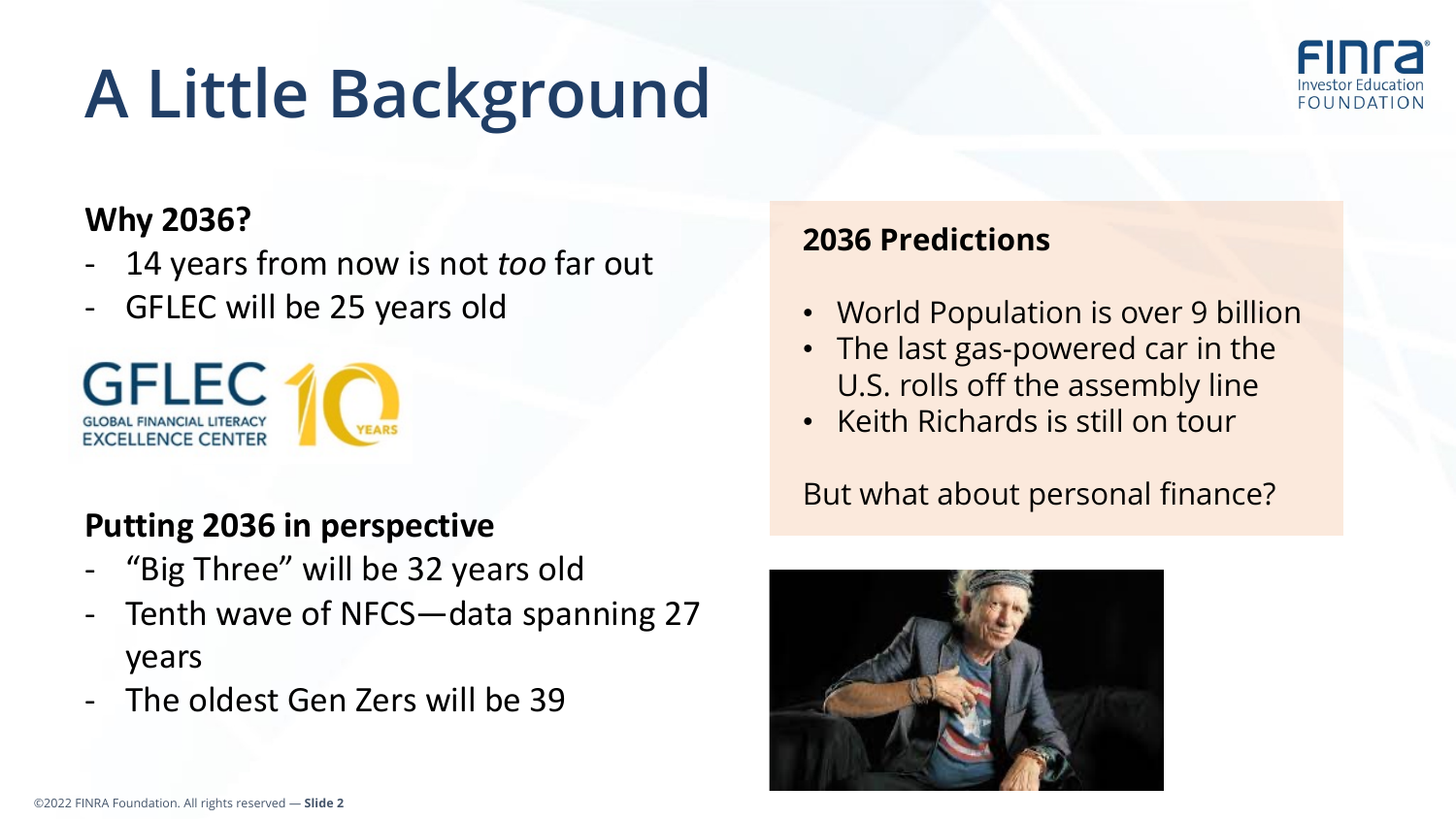

#### **How many U.S. States will mandate financial education in high school? Prediction: Trend says 40; we say all!**

**Rationale**

• It works

• Upward trend steepens

**What might undo the prediction?**

• Bipartisan appeal

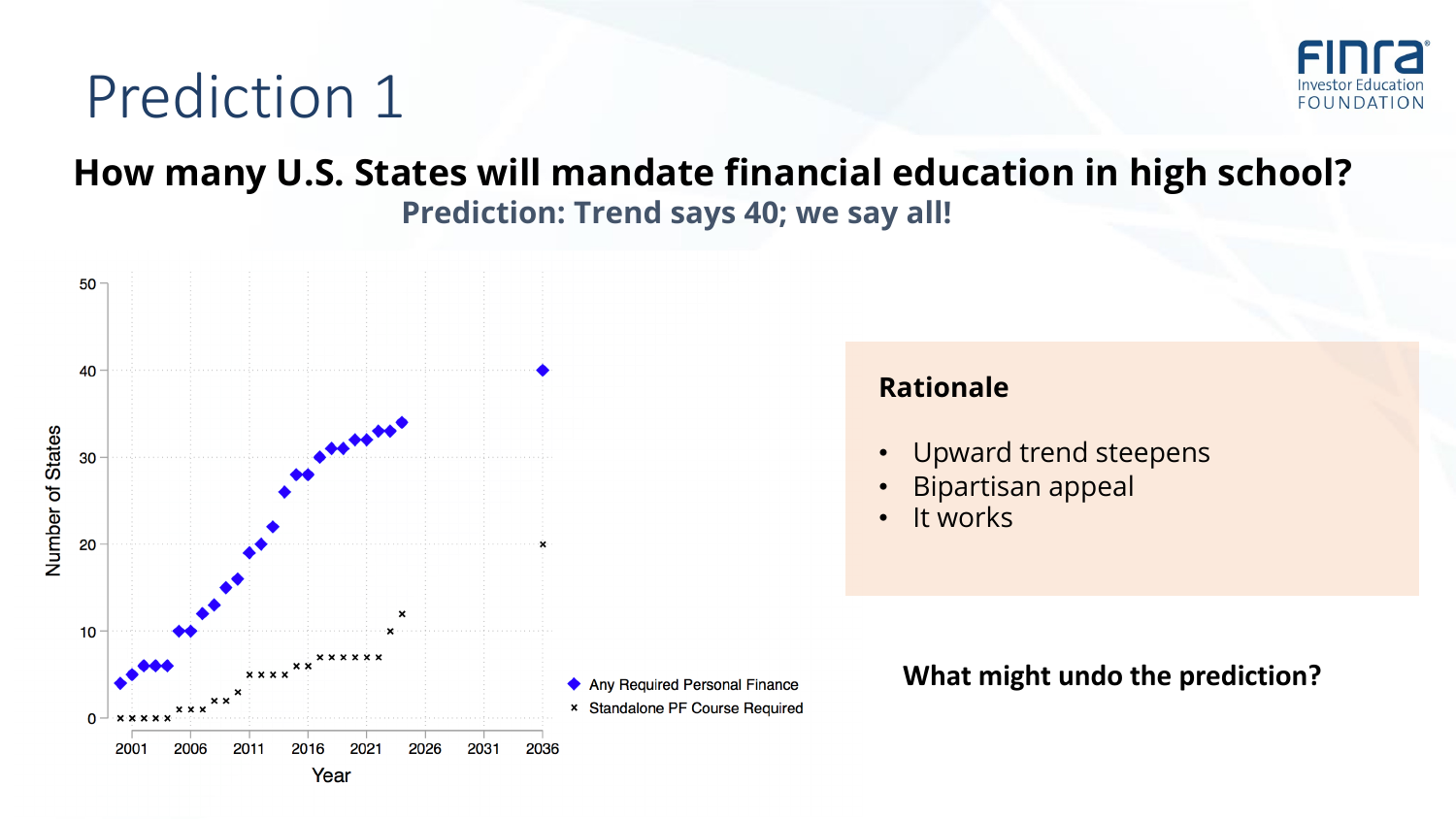

## **African Americans and Hispanics/Latinos will not be under-represented in the investor ranks**



Owns Taxable Investing Account

#### **Rationale**

- Data is trending up
- Barriers to investing are falling
- DEI initiatives
- "New investors" are more diverse

**What might undo the prediction?**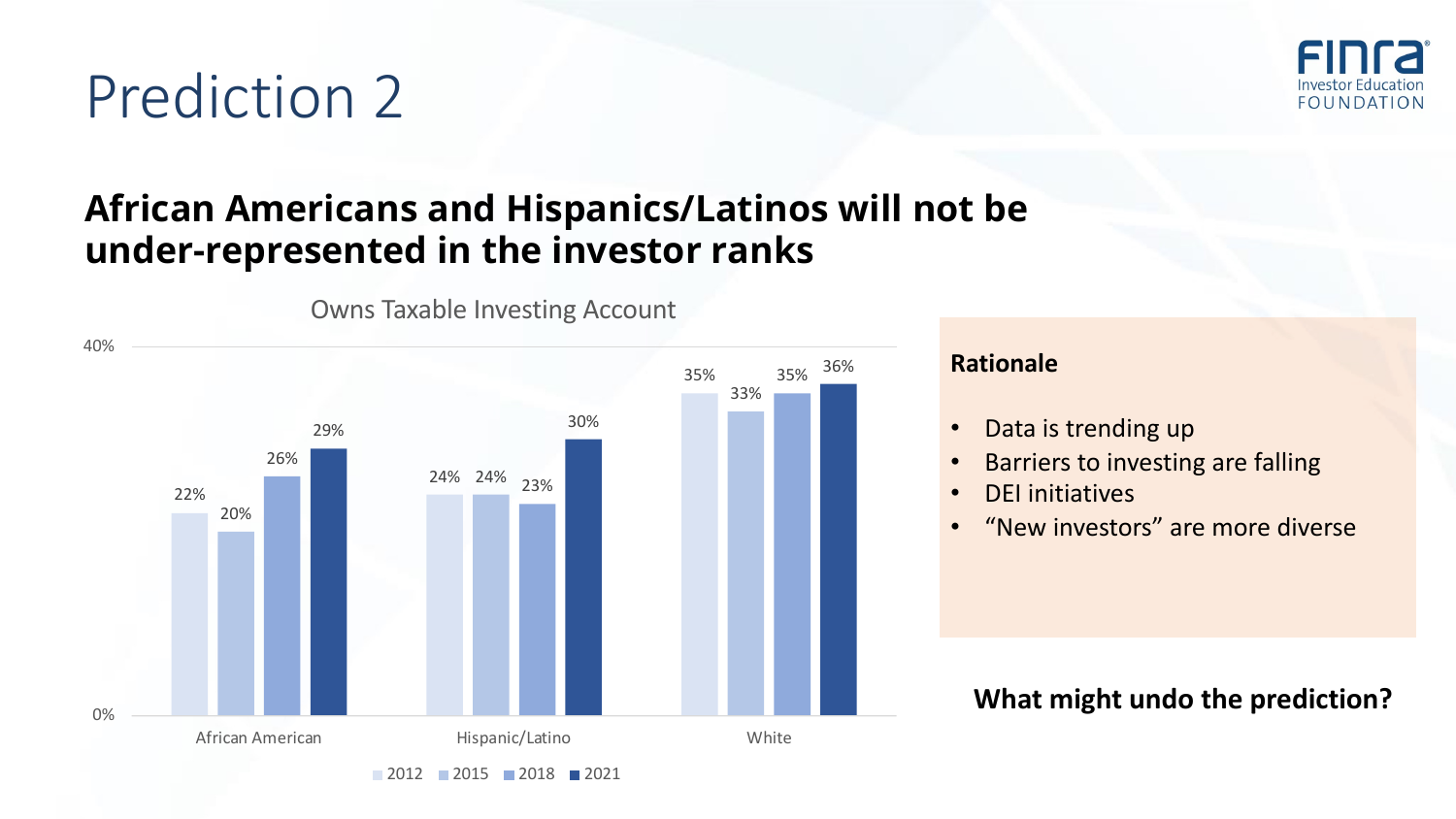

## **What percent of Americans will use high-cost forms of borrowing in 2036?**

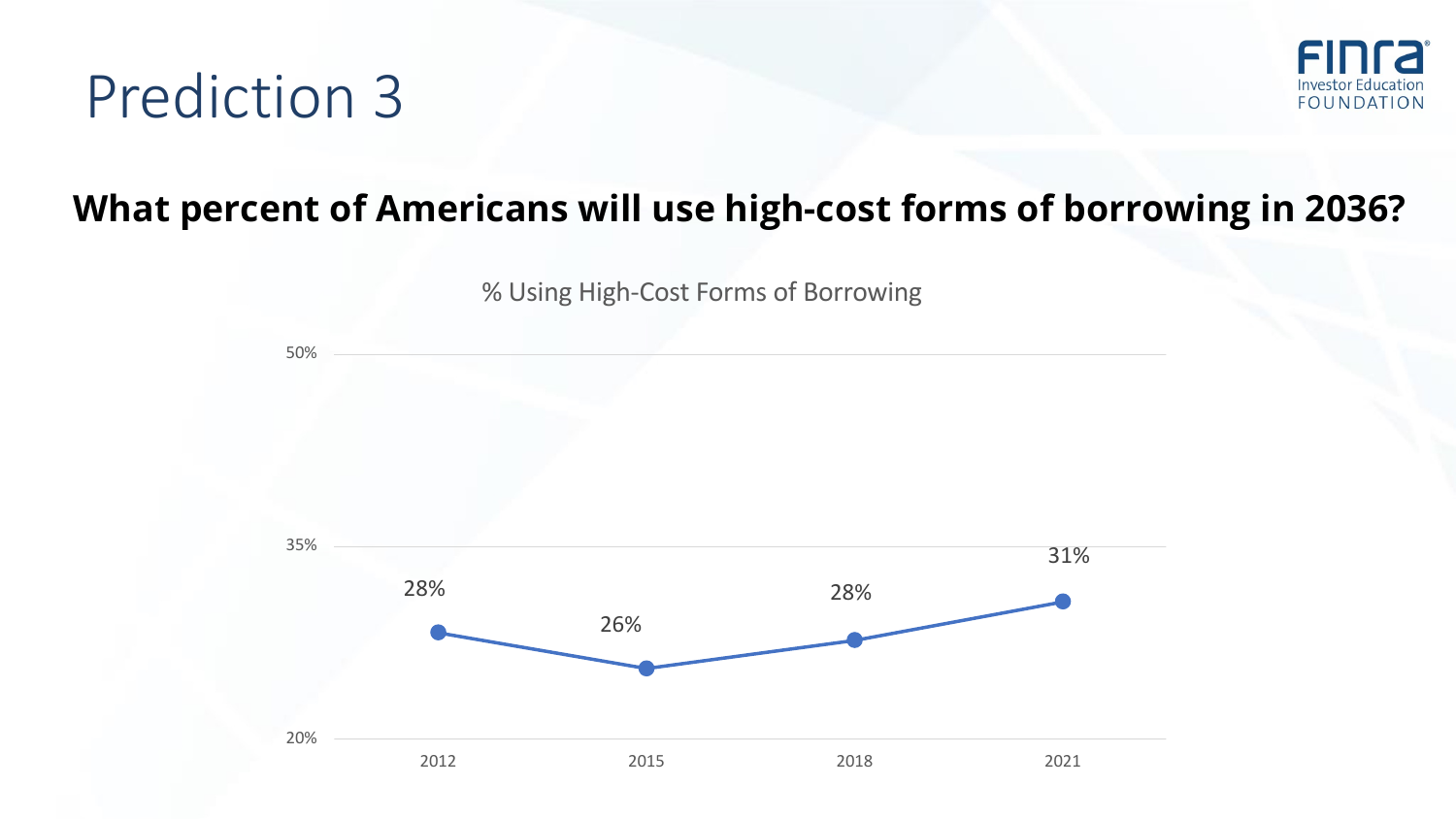## Prediction 3 (cont.)



**What percent of Americans will use high-cost forms of borrowing in 2036?**

## **Prediction: Almost half (aggressive prediction)**



% Using High-Cost Forms of Borrowing

#### **Rationale**

- Trending up
- Distrust of traditional financial services
- Lack of emergency savings
- Ease of access

#### **What might undo the prediction?**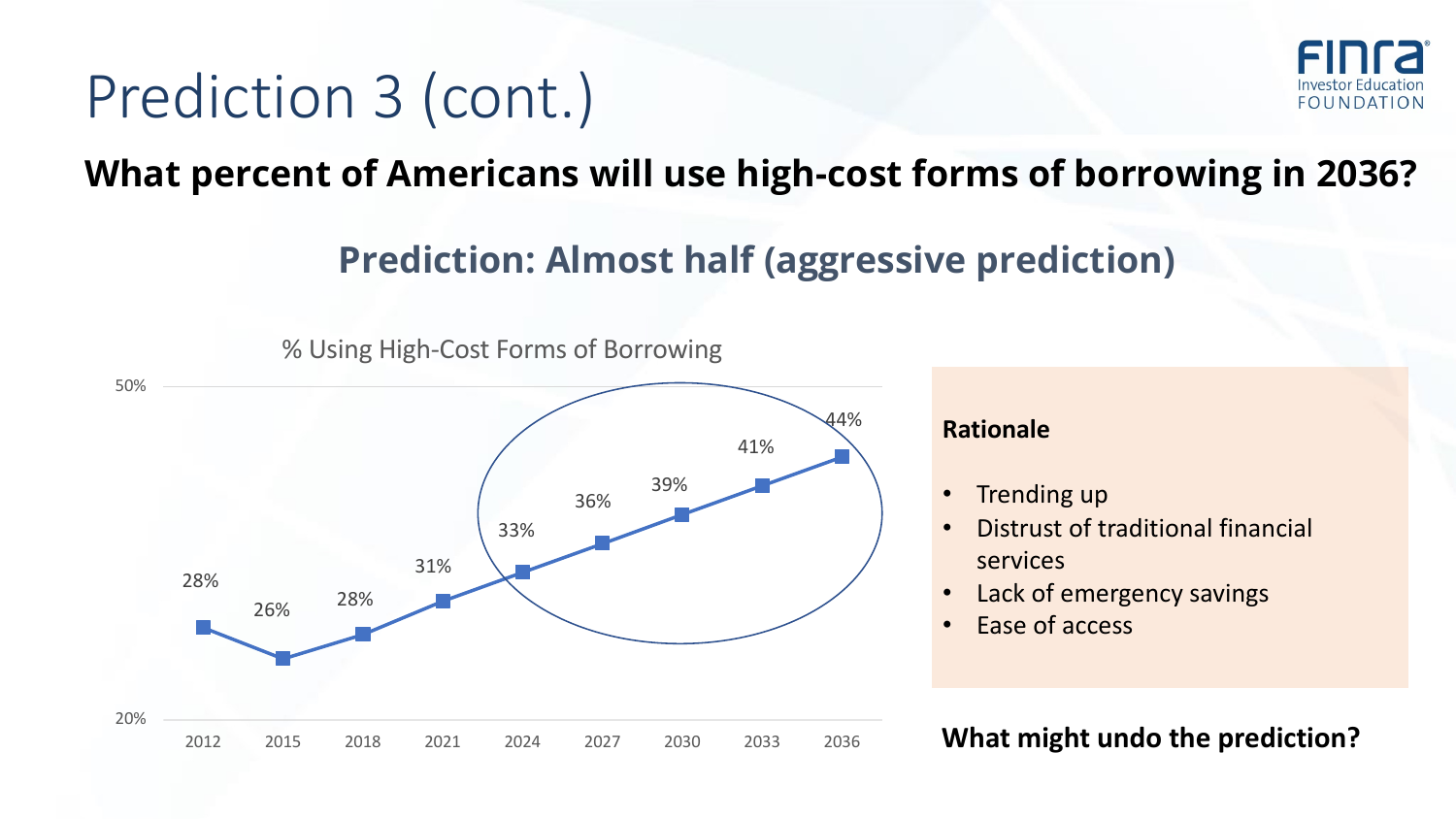

## **Gap between what we know and how we feel will widen**



From 2009 to 2021 "Don't Know" responses Increased by **31%**

Financial satisfaction from 2009 to 2021 increased by **19%**

#### **Rationale**

- Financial literacy as measured by The Big 5 is falling
- "Don't Knows" are increasing
- Yet, Financial Satisfaction is increasing
- What's going on? Is ignorance bliss? Spurious correlation?

**What might undo the prediction?**